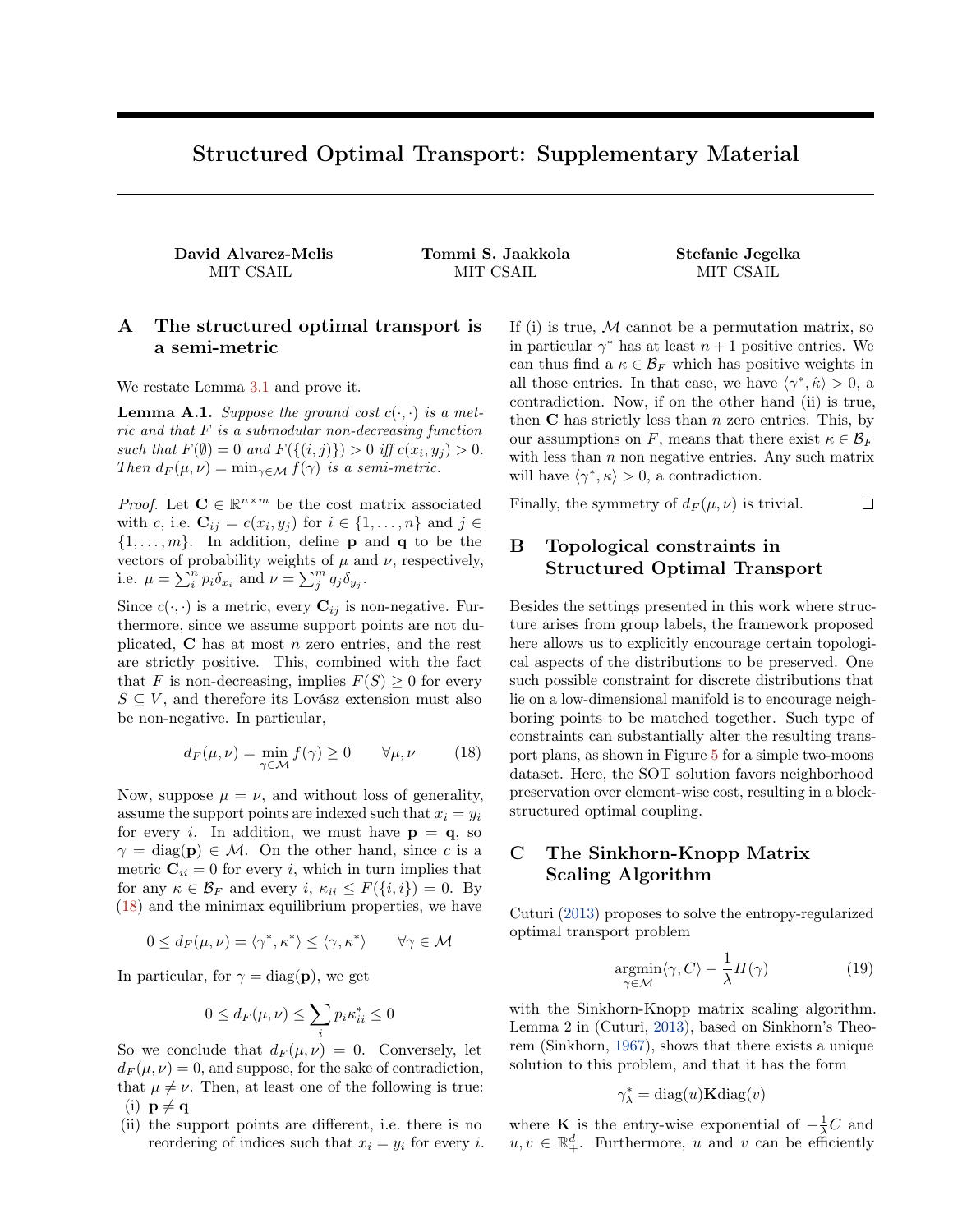<span id="page-1-0"></span>

Figure 5: Optimal transport plans and matchings for the two moons example.

obtained by means of Sinkhorn's fixed-point iteration, which involves updates of the form:

$$
u^{(n+1)} = \mu \cdot / (Kv^{(n)})
$$
  

$$
v^{(n+1)} = \nu \cdot / (K^{T}u^{(n)})
$$

where, again, the division is entry-wise. The iterates  $u^{(n)}$  and  $v^{(n)}$  converge linearly to the true *u* and *v*.

# D Fast projections into submodular function base polytopes

The problem of computing the point of minimal norm on the base polytope of a submodular function is intimately related to that of minimizing the function itself. The solutions to these two problems are related through the parametric minimization problem

$$
S^*_{\lambda} = \operatorname{argmin} F(S) - \lambda |S|
$$

Let  $y^*$  be the min-norm point in  $B_F$ . We can recover the solution to the original submodular function minimization (SFM) problem,  $S^* := S^*_{\lambda=0}$  from  $y^*$  as  $S^* = \{i \mid y_i^* \leq 0\}$ . Conversely, we can recover  $\mathbf{y}^*$  from the solutions of the parametric problem as

$$
\mathbf{y}_j^* = \max\{\lambda \mid j \in S_{\lambda}^*\}
$$

Given a method for minimizing the function  $F^{\lambda}$  :=  $F(S) - \lambda |S|$ , one can obtain the min-norm-point by repeated calls to this oracle and a divide-and-conquer

strategy as the one Jegelka, Bach, and Sra [\(2013\)](#page-0-4) use, which runs in  $O(n \log n)$  time.

Now, in our case, we are dealing with cluster functions of the form  $F_i(S) = g(\sum_{i \in S} w_i)$ , and in addition, we are interested in computing projections, rather than the min-norm-point, i.e., we are interested in  $\tilde{\kappa} = \operatorname{argmin}_{\kappa \in \mathcal{B}_F} ||\kappa - m||_2^2$  for some  $m \in \mathbb{R}^{n \times m}$ . Equivalently, we want to minimize  $F_w(S) := F(S) - M(S)$ , where  $M$  is the modular function implied by the vector *m*. Thus, the parametric submodular function minimization (SFM) problem we are dealing with is

$$
F_w^{\lambda} = g\left(\sum_{i \in S} w_i\right) + \sum_{i \in S} m_i - \lambda |S|
$$
  
=  $g\left(\sum_{i \in S} w_i\right) + \sum_{i \in S} (m_i - \lambda)$   
=  $\min_{\alpha \in I} c_{\alpha} + (\alpha \sum_{i \in S} w_i) + \sum_{i \in S} (m_i - \lambda)$   
=  $\min_{u \in [0, \sum_{i \in V} w_i]} g(u) + \nabla g(u) \left(\sum_{i \in S} w_i - u\right) + \sum_{i \in S} (m_i - \lambda)$ 

where we used the fact that any concave function can be written as the pointwise supremum of (potentially infinite) linear functions, parametrized by  $\alpha$ , and an interval *I* where the valid gradients lie. Since the minimization is jointly over  $S$  and  $\alpha$ , we can rewrite the problem as

<span id="page-1-1"></span>
$$
\min_{\alpha} \min_{S} c_{\alpha} + \alpha \sum_{i \in S} w_i + \sum_{i \in S} (m_i - \lambda) \tag{20}
$$

As the slope  $\alpha = \nabla g(u)$  shrinks, the constant  $c_{\alpha} =$  $g(u) - u\nabla g(u)$  grows. We make the following observations:

- 1. Equation  $(20)$  suggests the following strategy:  $(1)$ for each  $\alpha$ , find the minimizing set  $S^{\alpha}$ . (2) Evaluate the function above for each  $S^{\alpha}$ , and pick the one minimizing *F*(*S*).
- 2. For a fixed  $\alpha$ , the optimal  $S^{\alpha}$  is easy to find:

$$
S^{\alpha} - \{i|\alpha w_i + m_i + \lambda \le 0\} = \{i|\alpha \le -(m_i + \lambda)/w_i
$$

3. Observation 2 shows that the optimal sets as  $\alpha$ shrinks are nested: once an item enters the optimal set, it never leaves.

These observations suggest a simple sorting-based algorithm for finding the minimizer of  $F(S)$ , shown here as Algorithm [3.](#page-2-0) It runs in time  $O(n \log n + nT)$ , where *T* is the evaluation time of *F* and *n* is the size of the ground set of *F*. We emphasize that this algorithm is only valid for the concave-of-sum functions as defined in Section 3.1.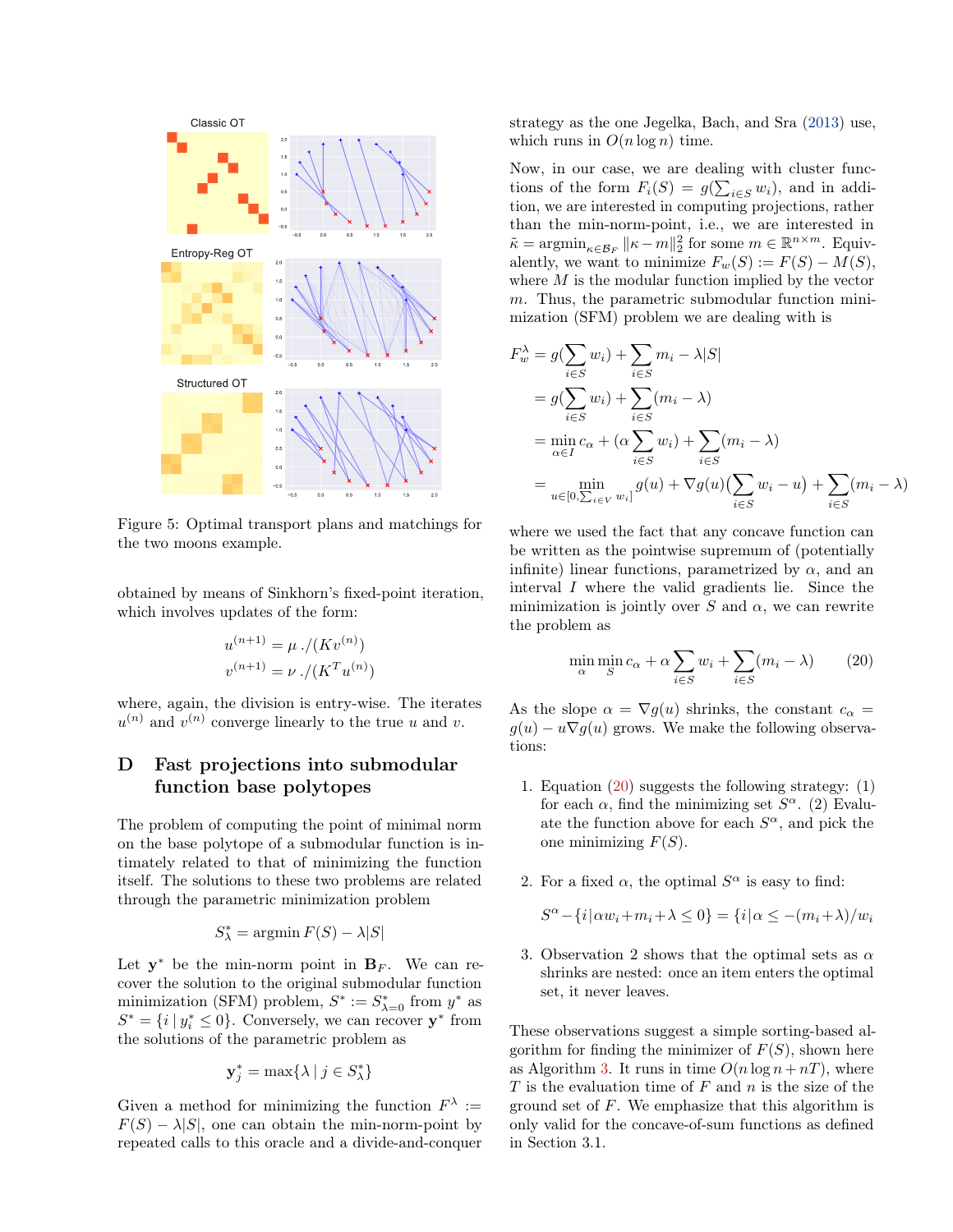#### <span id="page-2-0"></span>Algorithm 3 Fast SFM for Concave-of-Sum

**Input:** Initial point  $z^0 = (\gamma_0, \kappa_0)$  and step size  $\eta_0$ for  $i = 1, \ldots, n$  do  $r_i \leftarrow -(m_i + \lambda)/w_i$ end for  $\hat{V} \leftarrow Sort(V)$  {By value of  $r_i$ } for  $k = 1, \ldots, n$  do  $S_k \leftarrow \{1, \ldots, V(k)\}$ end for  $S^* = \operatorname{argmin}_{S_i} F(S_i)$ return  $S^*$ 

#### E Edmond's sorting algorithm

Let *f* be the Lovász extension of a submodular function  $F: 2^V \to \mathbb{R}$ . Then *f* can be evaluated at  $w \in \mathbb{R}^n$ as follows. Let  $\sigma$  be a reordering of the elements of *V* such that  $w_{\sigma_1} \geq w_{\sigma_2} \geq \cdots \geq w_{\sigma_n}$ , and define  $S_i = {\sigma_1, \ldots, \sigma_i}$ . Then

$$
f(w) = \sum_{i=1}^{n} w_{\sigma_i} [F(S_i) - F(S_{i-1})]
$$

The computational cost in this procedure is dominated by the sorting. Now, recalling that equivalence  $f(x) =$  $\max_{y \in \mathcal{B}_F} \langle y, x \rangle$ , we note that this same procedure yields the maximizing *y*, setting  $y_{\sigma_i} := F(S_i) - F(S_{i-1})$ . It is trivial to verify that indeed  $y \in \mathcal{B}_F$ .

#### F Derivation of Mirror Descent Steps

We derive here the steps for SP-MD. The derivation for MDA (Algorithm [1\)](#page-0-5) and SP-MP (Algorithm [2\)](#page-0-6) is analogous.

Let  $\mathcal{Z} = \mathcal{M} \times \mathcal{B}_F$ , and denote by  $z \in \mathcal{Z}$  a pair  $z =$  $(\gamma, \kappa)$ . Suppose  $\Phi_{cM}$ ,  $\Phi_{\beta}$  are mirror maps on M and  $\mathcal{B}_F$ , respectively. We define  $\Phi_Z(z = (\gamma, \kappa)) := \Phi_{\mathcal{M}}(\gamma) +$  $\Phi_B(\kappa)$ . The SP-MD algorithm computes at every step:

a) 
$$
w_{t+1} \in D
$$
 such that  $\nabla \Phi(w_{t+1}) = \nabla \Phi(z_t) - \eta g_t$ 

b)  $z_{t+1} \in \operatorname{argmin}_{z \in \mathcal{Z}} D_{\Phi}(z, w_{t+1})$ 

Note that  $\Phi = (\Phi_{\mathcal{M}}, \Phi_{\mathcal{B}})$ , so (a) amounts to finding  $w_{t+1} = (w_{t+1}^{\gamma}, w_{t+1}^{\kappa})$  such that:

$$
\nabla \Phi_{\mathcal{M}}(w_{t+1}^{\gamma}) = \nabla \Phi_{\mathcal{M}}(\gamma_{t+1}) - \eta \kappa_t \tag{21}
$$

$$
\nabla \Phi_{\mathcal{B}}(w_{t+1}^{\kappa}) = \nabla \Phi_{\mathcal{B}}(\kappa_{t+1}) + \eta \gamma_t \tag{22}
$$

At this point, the updates take different forms depending on the mirror maps. For our choice of  $\Phi_{\mathcal{M}}(\gamma) = H(\gamma)$ , we have  $\nabla \Phi_{\mathcal{M}}(\gamma) = 1 + \log \gamma$  (where the logarithm is to be understood element-wise), so [\(21\)](#page-2-1) becomes:

$$
\log w_{t+1}^{\gamma} = \log \gamma_t - \eta \kappa_t \tag{23}
$$

<span id="page-2-3"></span>Algorithm 4 Saddle Point Mirror Descent for Structured Optimal Transport

**Input:** Initial point  $z^0 = (\gamma_0, \kappa_0)$  and step size  $\eta_0$ while  $\epsilon_{SP} < tol$  do  $\gamma_{t+1} \leftarrow$ SINKHORN( $\gamma_t \circ \exp\{-\eta_t \kappa_t\}$ )  $\kappa_{t+1} \leftarrow$ BASEPOLYPROJECT $(\kappa_t + \eta_t \gamma_t)$  $z^{t+1} \leftarrow \left[ \sum_{s=1}^{t+1} \eta_s \right]^{-1} \sum_{s=1}^{t+1} \eta_s(\gamma_s, \kappa_s)$  $\epsilon_{SP} \leftarrow$ SADDLEGAP( $z^t$ )  $t \leftarrow t + 1$ end while

Hence,

$$
w_{t+1}^{\gamma} = \gamma_t \cdot e^{\eta \kappa_t},
$$

where the product and exponential are, again, elementwise. On the other hand, for the mirror map  $\Phi_B(\kappa)$  =  $\frac{1}{2} \|\kappa\|_2^2$ , [\(22\)](#page-2-2) becomes

$$
w_{t+1}^{\kappa} = \kappa_t + \eta \gamma_t \tag{24}
$$

The second step in SPMD (step (b) above) requires projecting  $w_{t+1}$  and thus  $(w_{t+1}^{\gamma}, w_{t+1}^{\kappa})$  into  $(\mathcal{M}, \mathcal{B}_F)$ according to the Bregman divergences associated with the mirror maps  $\Phi_{\mathcal{M}}(\gamma), \Phi_{\mathcal{B}}(\kappa)$ . For the entropy map, this becomes an KL-divergence projection, so we have

$$
\gamma_{t+1} \in \operatorname*{argmin}_{\gamma} \mathrm{KL}(\gamma \parallel \gamma^t \cdot e^{\eta \kappa_t}) \tag{25}
$$

On the other hand, the divergence associated with the  $\ell_2$  norm map is again an  $\ell_2$  distance, so

$$
\kappa_{t+1} \in \operatorname*{argmin}_{\kappa} \|\kappa - \kappa_t + \eta \gamma_t\|_2^2 \tag{26}
$$

The full SP-MD Algorithm is shown as Algorithm [4.](#page-2-3)

### G Shortcomings of the Word Mover's Distance

There are obvious limitations the WMD's purely semantic bag-of-words approach to sentence similarity, arising from ignoring the relations among words in a sentence. For example, consider the following sentences:

- *a*) *The hotel does not appear in this book*
- *b*) *I will book this hotel*
- *c*) *I will reserve this hotel*

<span id="page-2-2"></span><span id="page-2-1"></span>The WMD between (a) and (b) will likely be less that than between (b) and (c), even though the latter two are paraphrases of each other. Although (a) and (b) have strong single-word semantic overlap, the order in which the words occur in these two sentences entails different meanings. As contrived as this example might be, it is a good reminder that syntax and word-meaning go hand-in-hand for assessing semantic similarity at the sentence level.